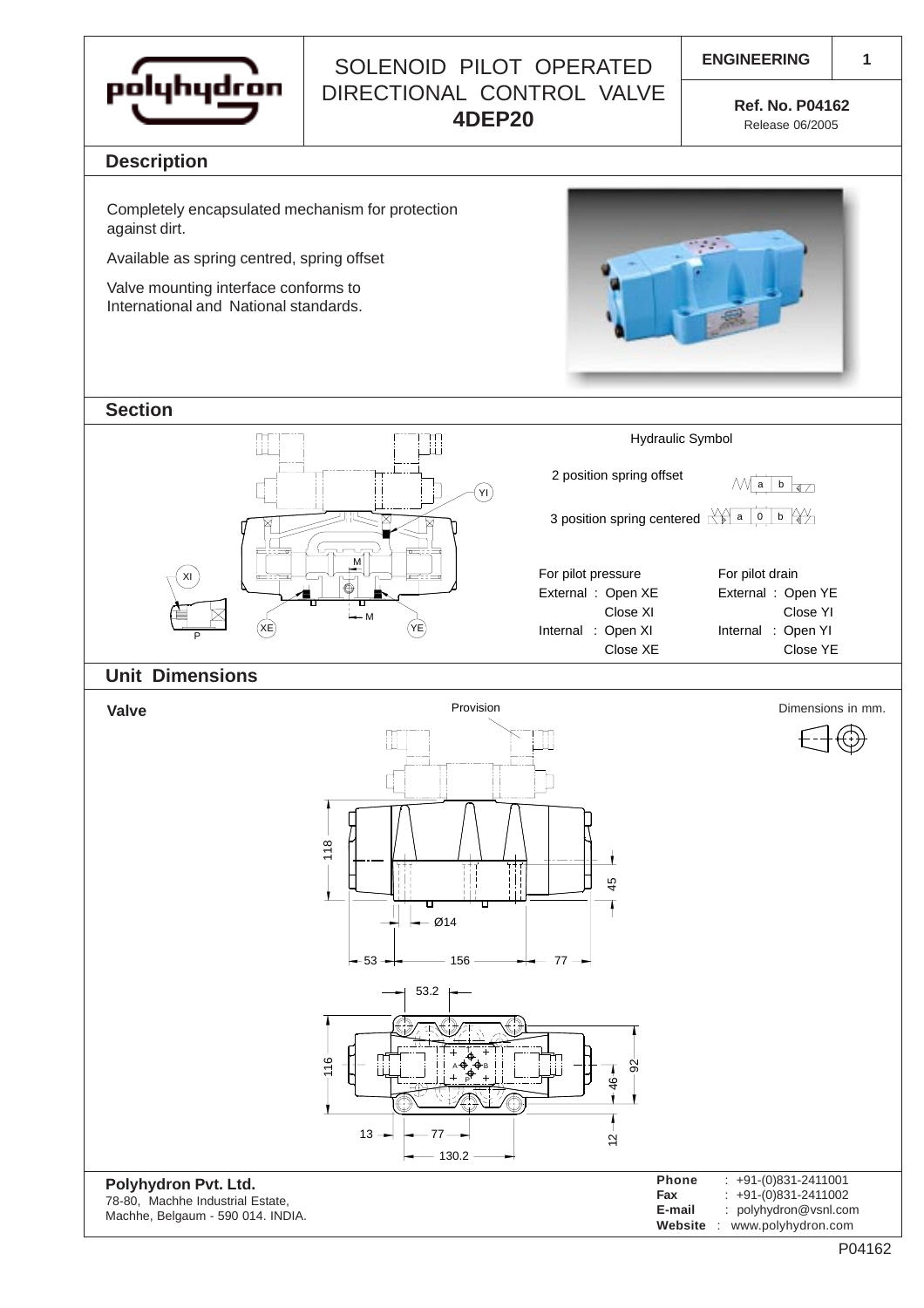

# SOLENOID PILOT OPERATED | ENGINEERING DIRECTIONAL CONTROL VALVE **4DEP20 Ref. No. P04162**

**2**



### **Technical Specifications**

|                                                           | Spool type<br>ISO 4401 - AE - 08 - 4 - A and<br>IS - 10187 - 20 mm. diameter nominal port. |
|-----------------------------------------------------------|--------------------------------------------------------------------------------------------|
|                                                           | Optional                                                                                   |
|                                                           |                                                                                            |
|                                                           | For port T (for external drain)  250 bar                                                   |
|                                                           | 5 bar                                                                                      |
|                                                           |                                                                                            |
|                                                           |                                                                                            |
|                                                           |                                                                                            |
|                                                           |                                                                                            |
| Maximum flow handling capacity  Refer performance curves. |                                                                                            |
|                                                           |                                                                                            |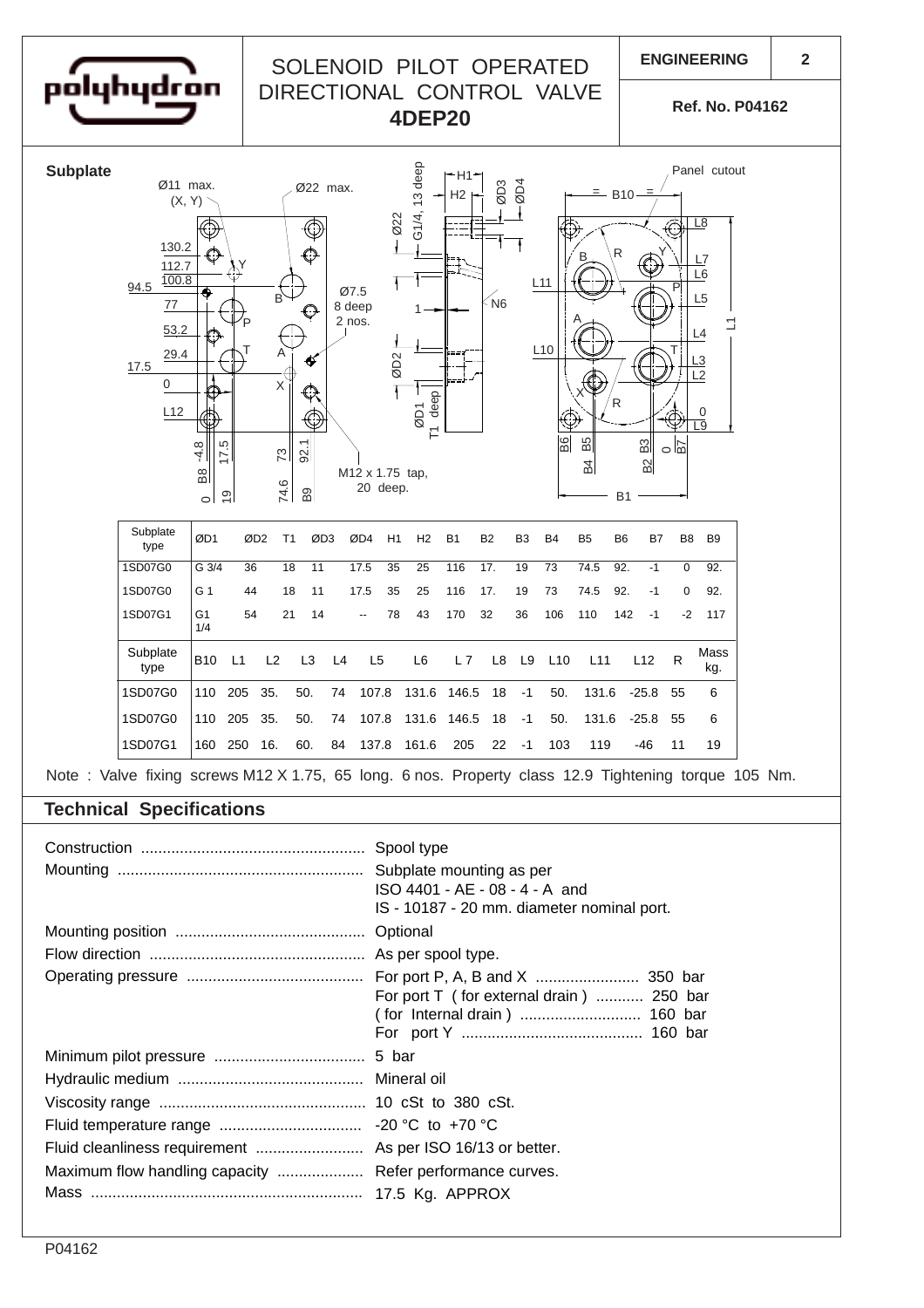

#### Table showing the relation between the spool type, direction of flow and curve in the above graph to be referred to.

| Direction of<br>flow | P to T    | P to A | P to B | A to T | B to T         |  |
|----------------------|-----------|--------|--------|--------|----------------|--|
| Spool type           | Curve No. |        |        |        |                |  |
| E                    |           | 2      | 2      | 2      | 2              |  |
| F                    |           |        |        |        | 2              |  |
| G                    | 3         | 6      | 6      | 5      | 4              |  |
| H                    |           |        |        |        |                |  |
|                      |           | 2      | 2      |        |                |  |
|                      |           | 2      | 2      |        | $\overline{2}$ |  |
| P                    |           |        |        | 2      |                |  |